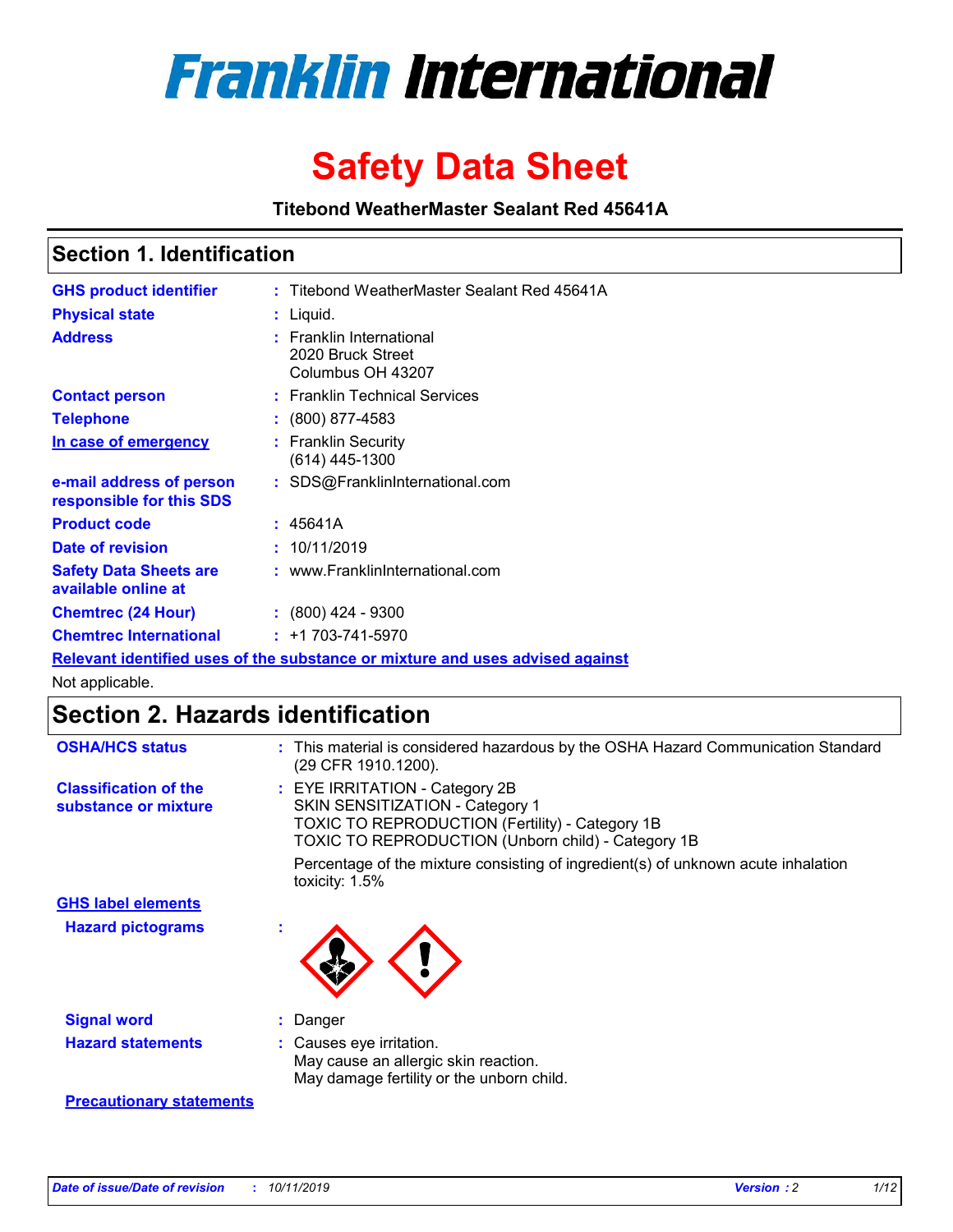### **Section 2. Hazards identification**

| <b>Prevention</b>                          | : Obtain special instructions before use. Do not handle until all safety precautions have<br>been read and understood. Wear protective gloves. Wear eye or face protection.<br>Wear protective clothing. Avoid breathing vapor. Wash hands thoroughly after handling.<br>Contaminated work clothing must not be allowed out of the workplace.                                                        |
|--------------------------------------------|------------------------------------------------------------------------------------------------------------------------------------------------------------------------------------------------------------------------------------------------------------------------------------------------------------------------------------------------------------------------------------------------------|
| <b>Response</b>                            | : IF exposed or concerned: Get medical attention. IF ON SKIN: Wash with plenty of<br>soap and water. Wash contaminated clothing before reuse. If skin irritation or rash<br>occurs: Get medical attention. IF IN EYES: Rinse cautiously with water for several<br>minutes. Remove contact lenses, if present and easy to do. Continue rinsing. If eye<br>irritation persists: Get medical attention. |
| <b>Storage</b>                             | : Store locked up.                                                                                                                                                                                                                                                                                                                                                                                   |
| <b>Disposal</b>                            | : Dispose of contents and container in accordance with all local, regional, national and<br>international regulations.                                                                                                                                                                                                                                                                               |
| <b>Hazards not otherwise</b><br>classified | : Product generates methanol during cure.                                                                                                                                                                                                                                                                                                                                                            |
|                                            |                                                                                                                                                                                                                                                                                                                                                                                                      |

### **Section 3. Composition/information on ingredients**

| <b>Substance/mixture</b><br>Mixture                  |                   |                     |
|------------------------------------------------------|-------------------|---------------------|
| <b>Ingredient name</b>                               | $\frac{9}{6}$     | <b>CAS number</b>   |
| 3-aminopropyltriethoxysilane<br>Dibutyltin dilaurate | l≤3<br>$\leq 0.3$ | 919-30-2<br>77-58-7 |

Any concentration shown as a range is to protect confidentiality or is due to batch variation.

**There are no additional ingredients present which, within the current knowledge of the supplier and in the concentrations applicable, are classified as hazardous to health or the environment and hence require reporting in this section.**

**Occupational exposure limits, if available, are listed in Section 8.**

### **Section 4. First aid measures**

| <b>Description of necessary first aid measures</b> |                                                                                                                                                                                                                                                                                                                                                                                                                                                                                                                                                                                                                                                                                                                                                                           |  |  |  |
|----------------------------------------------------|---------------------------------------------------------------------------------------------------------------------------------------------------------------------------------------------------------------------------------------------------------------------------------------------------------------------------------------------------------------------------------------------------------------------------------------------------------------------------------------------------------------------------------------------------------------------------------------------------------------------------------------------------------------------------------------------------------------------------------------------------------------------------|--|--|--|
| <b>Eye contact</b>                                 | : Immediately flush eyes with plenty of water, occasionally lifting the upper and lower<br>eyelids. Check for and remove any contact lenses. Continue to rinse for at least 10<br>minutes. If irritation persists, get medical attention.                                                                                                                                                                                                                                                                                                                                                                                                                                                                                                                                 |  |  |  |
| <b>Inhalation</b>                                  | : Remove victim to fresh air and keep at rest in a position comfortable for breathing. If<br>not breathing, if breathing is irregular or if respiratory arrest occurs, provide artificial<br>respiration or oxygen by trained personnel. It may be dangerous to the person providing<br>aid to give mouth-to-mouth resuscitation. Get medical attention. If unconscious, place<br>in recovery position and get medical attention immediately. Maintain an open airway.<br>Loosen tight clothing such as a collar, tie, belt or waistband. In case of inhalation of<br>decomposition products in a fire, symptoms may be delayed. The exposed person may<br>need to be kept under medical surveillance for 48 hours.                                                       |  |  |  |
| <b>Skin contact</b>                                | : Wash with plenty of soap and water. Remove contaminated clothing and shoes. Wash<br>contaminated clothing thoroughly with water before removing it, or wear gloves.<br>Continue to rinse for at least 10 minutes. Get medical attention. In the event of any<br>complaints or symptoms, avoid further exposure. Wash clothing before reuse. Clean<br>shoes thoroughly before reuse.                                                                                                                                                                                                                                                                                                                                                                                     |  |  |  |
| <b>Ingestion</b>                                   | : Wash out mouth with water. Remove dentures if any. Remove victim to fresh air and<br>keep at rest in a position comfortable for breathing. If material has been swallowed and<br>the exposed person is conscious, give small quantities of water to drink. Stop if the<br>exposed person feels sick as vomiting may be dangerous. Do not induce vomiting<br>unless directed to do so by medical personnel. If vomiting occurs, the head should be<br>kept low so that vomit does not enter the lungs. Get medical attention. Never give<br>anything by mouth to an unconscious person. If unconscious, place in recovery position<br>and get medical attention immediately. Maintain an open airway. Loosen tight clothing<br>such as a collar, tie, belt or waistband. |  |  |  |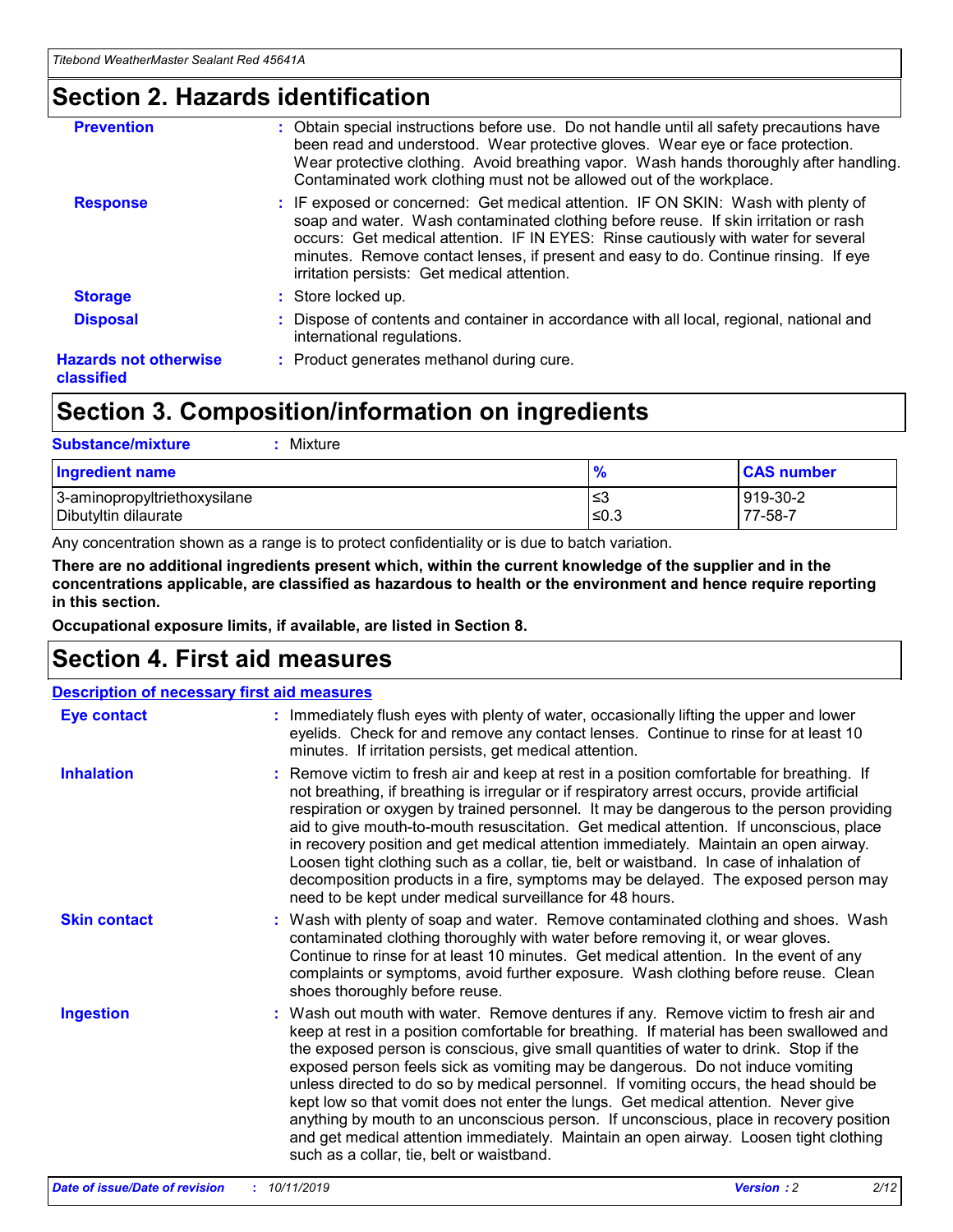## **Section 4. First aid measures**

| Most important symptoms/effects, acute and delayed |  |                                                                                                                                                                                                                                                                                                                                                                                                                 |  |  |
|----------------------------------------------------|--|-----------------------------------------------------------------------------------------------------------------------------------------------------------------------------------------------------------------------------------------------------------------------------------------------------------------------------------------------------------------------------------------------------------------|--|--|
| <b>Potential acute health effects</b>              |  |                                                                                                                                                                                                                                                                                                                                                                                                                 |  |  |
| <b>Eye contact</b>                                 |  | : May cause eye irritation.                                                                                                                                                                                                                                                                                                                                                                                     |  |  |
| <b>Inhalation</b>                                  |  | : No known significant effects or critical hazards.                                                                                                                                                                                                                                                                                                                                                             |  |  |
| <b>Skin contact</b>                                |  | : May cause skin irritation.                                                                                                                                                                                                                                                                                                                                                                                    |  |  |
| <b>Ingestion</b>                                   |  | : No known significant effects or critical hazards.                                                                                                                                                                                                                                                                                                                                                             |  |  |
| Over-exposure signs/symptoms                       |  |                                                                                                                                                                                                                                                                                                                                                                                                                 |  |  |
| <b>Eye contact</b>                                 |  | : Adverse symptoms may include the following:<br>irritation<br>watering<br>redness                                                                                                                                                                                                                                                                                                                              |  |  |
| <b>Inhalation</b>                                  |  | : Adverse symptoms may include the following:<br>reduced fetal weight<br>increase in fetal deaths<br>skeletal malformations                                                                                                                                                                                                                                                                                     |  |  |
| <b>Skin contact</b>                                |  | : Adverse symptoms may include the following:<br>irritation<br>redness<br>reduced fetal weight<br>increase in fetal deaths<br>skeletal malformations                                                                                                                                                                                                                                                            |  |  |
| <b>Ingestion</b>                                   |  | : Adverse symptoms may include the following:<br>reduced fetal weight<br>increase in fetal deaths<br>skeletal malformations                                                                                                                                                                                                                                                                                     |  |  |
|                                                    |  | <b>Indication of immediate medical attention and special treatment needed, if necessary</b>                                                                                                                                                                                                                                                                                                                     |  |  |
| <b>Notes to physician</b>                          |  | : In case of inhalation of decomposition products in a fire, symptoms may be delayed.<br>The exposed person may need to be kept under medical surveillance for 48 hours.                                                                                                                                                                                                                                        |  |  |
| <b>Specific treatments</b>                         |  | : No specific treatment.                                                                                                                                                                                                                                                                                                                                                                                        |  |  |
| <b>Protection of first-aiders</b>                  |  | : No action shall be taken involving any personal risk or without suitable training. If it is<br>suspected that fumes are still present, the rescuer should wear an appropriate mask or<br>self-contained breathing apparatus. It may be dangerous to the person providing aid to<br>give mouth-to-mouth resuscitation. Wash contaminated clothing thoroughly with water<br>before removing it, or wear gloves. |  |  |

**See toxicological information (Section 11)**

### **Section 5. Fire-fighting measures**

| <b>Extinguishing media</b>                             |                                                                                                                                                                                                     |
|--------------------------------------------------------|-----------------------------------------------------------------------------------------------------------------------------------------------------------------------------------------------------|
| <b>Suitable extinguishing</b><br>media                 | : Use an extinguishing agent suitable for the surrounding fire.                                                                                                                                     |
| <b>Unsuitable extinguishing</b><br>media               | $:$ None known.                                                                                                                                                                                     |
| <b>Specific hazards arising</b><br>from the chemical   | : In a fire or if heated, a pressure increase will occur and the container may burst.                                                                                                               |
| <b>Hazardous thermal</b><br>decomposition products     | : Decomposition products may include the following materials:<br>carbon dioxide<br>carbon monoxide<br>nitrogen oxides<br>metal oxide/oxides                                                         |
| <b>Special protective actions</b><br>for fire-fighters | : Promptly isolate the scene by removing all persons from the vicinity of the incident if<br>there is a fire. No action shall be taken involving any personal risk or without suitable<br>training. |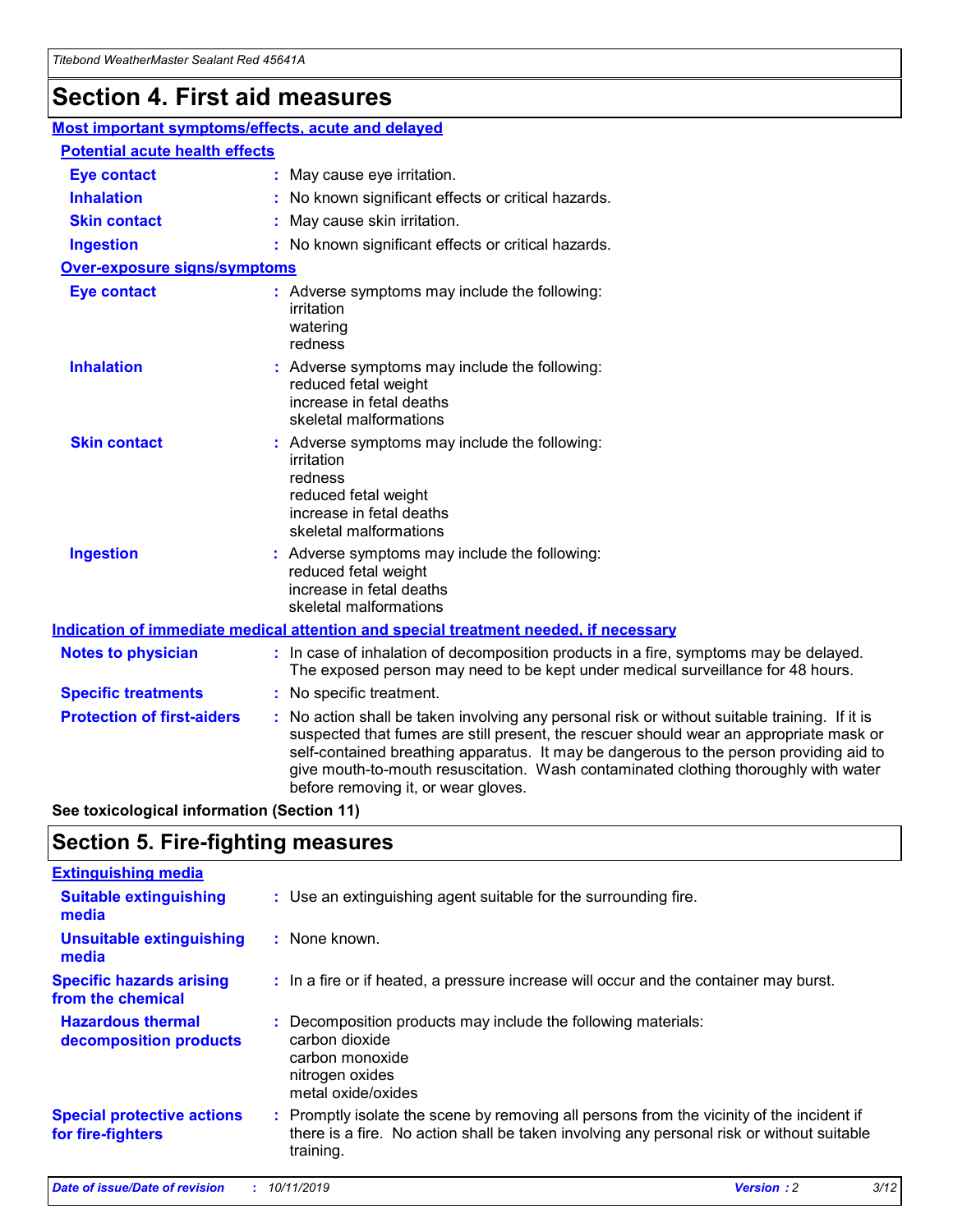### **Section 5. Fire-fighting measures**

**Special protective equipment for fire-fighters** Fire-fighters should wear appropriate protective equipment and self-contained breathing **:** apparatus (SCBA) with a full face-piece operated in positive pressure mode.

### **Section 6. Accidental release measures**

#### **Personal precautions, protective equipment and emergency procedures**

| For non-emergency<br>personnel                               | : No action shall be taken involving any personal risk or without suitable training.<br>Evacuate surrounding areas. Keep unnecessary and unprotected personnel from<br>entering. Do not touch or walk through spilled material. Avoid breathing vapor or mist.<br>Provide adequate ventilation. Wear appropriate respirator when ventilation is<br>inadequate. Put on appropriate personal protective equipment.                                                                                                                                                                                                                                                                                             |
|--------------------------------------------------------------|--------------------------------------------------------------------------------------------------------------------------------------------------------------------------------------------------------------------------------------------------------------------------------------------------------------------------------------------------------------------------------------------------------------------------------------------------------------------------------------------------------------------------------------------------------------------------------------------------------------------------------------------------------------------------------------------------------------|
|                                                              | For emergency responders : If specialized clothing is required to deal with the spillage, take note of any information in<br>Section 8 on suitable and unsuitable materials. See also the information in "For non-<br>emergency personnel".                                                                                                                                                                                                                                                                                                                                                                                                                                                                  |
| <b>Environmental precautions</b>                             | : Avoid dispersal of spilled material and runoff and contact with soil, waterways, drains<br>and sewers. Inform the relevant authorities if the product has caused environmental<br>pollution (sewers, waterways, soil or air).                                                                                                                                                                                                                                                                                                                                                                                                                                                                              |
| <b>Methods and materials for containment and cleaning up</b> |                                                                                                                                                                                                                                                                                                                                                                                                                                                                                                                                                                                                                                                                                                              |
| <b>Small spill</b>                                           | : Stop leak if without risk. Move containers from spill area. Dilute with water and mop up<br>if water-soluble. Alternatively, or if water-insoluble, absorb with an inert dry material and<br>place in an appropriate waste disposal container. Dispose of via a licensed waste<br>disposal contractor.                                                                                                                                                                                                                                                                                                                                                                                                     |
| <b>Large spill</b>                                           | : Stop leak if without risk. Move containers from spill area. Approach release from<br>upwind. Prevent entry into sewers, water courses, basements or confined areas. Wash<br>spillages into an effluent treatment plant or proceed as follows. Contain and collect<br>spillage with non-combustible, absorbent material e.g. sand, earth, vermiculite or<br>diatomaceous earth and place in container for disposal according to local regulations<br>(see Section 13). Dispose of via a licensed waste disposal contractor. Contaminated<br>absorbent material may pose the same hazard as the spilled product. Note: see<br>Section 1 for emergency contact information and Section 13 for waste disposal. |

### **Section 7. Handling and storage**

| <b>Precautions for safe handling</b>                                             |                                                                                                                                                                                                                                                                                                                                                                                                                                                                                                                                                                                                                                                                                                                                                                                                                                                  |
|----------------------------------------------------------------------------------|--------------------------------------------------------------------------------------------------------------------------------------------------------------------------------------------------------------------------------------------------------------------------------------------------------------------------------------------------------------------------------------------------------------------------------------------------------------------------------------------------------------------------------------------------------------------------------------------------------------------------------------------------------------------------------------------------------------------------------------------------------------------------------------------------------------------------------------------------|
| <b>Protective measures</b>                                                       | : Put on appropriate personal protective equipment (see Section 8). Persons with a<br>history of skin sensitization problems should not be employed in any process in which<br>this product is used. Avoid exposure - obtain special instructions before use. Avoid<br>exposure during pregnancy. Do not handle until all safety precautions have been read<br>and understood. Do not get in eyes or on skin or clothing. Do not ingest. Avoid<br>breathing vapor or mist. If during normal use the material presents a respiratory hazard,<br>use only with adequate ventilation or wear appropriate respirator. Keep in the original<br>container or an approved alternative made from a compatible material, kept tightly<br>closed when not in use. Empty containers retain product residue and can be hazardous.<br>Do not reuse container. |
| <b>Advice on general</b><br>occupational hygiene                                 | : Eating, drinking and smoking should be prohibited in areas where this material is<br>handled, stored and processed. Workers should wash hands and face before eating,<br>drinking and smoking. Remove contaminated clothing and protective equipment before<br>entering eating areas. See also Section 8 for additional information on hygiene<br>measures.                                                                                                                                                                                                                                                                                                                                                                                                                                                                                    |
| <b>Conditions for safe storage,</b><br>including any<br><b>incompatibilities</b> | : Store between the following temperatures: 0 to 120 $\degree$ C (32 to 248 $\degree$ F). Store in<br>accordance with local regulations. Store in original container protected from direct<br>sunlight in a dry, cool and well-ventilated area, away from incompatible materials (see<br>Section 10) and food and drink. Store locked up. Keep container tightly closed and<br>sealed until ready for use. Containers that have been opened must be carefully<br>resealed and kept upright to prevent leakage. Do not store in unlabeled containers.<br>Use appropriate containment to avoid environmental contamination. See Section 10 for<br>incompatible materials before handling or use.                                                                                                                                                   |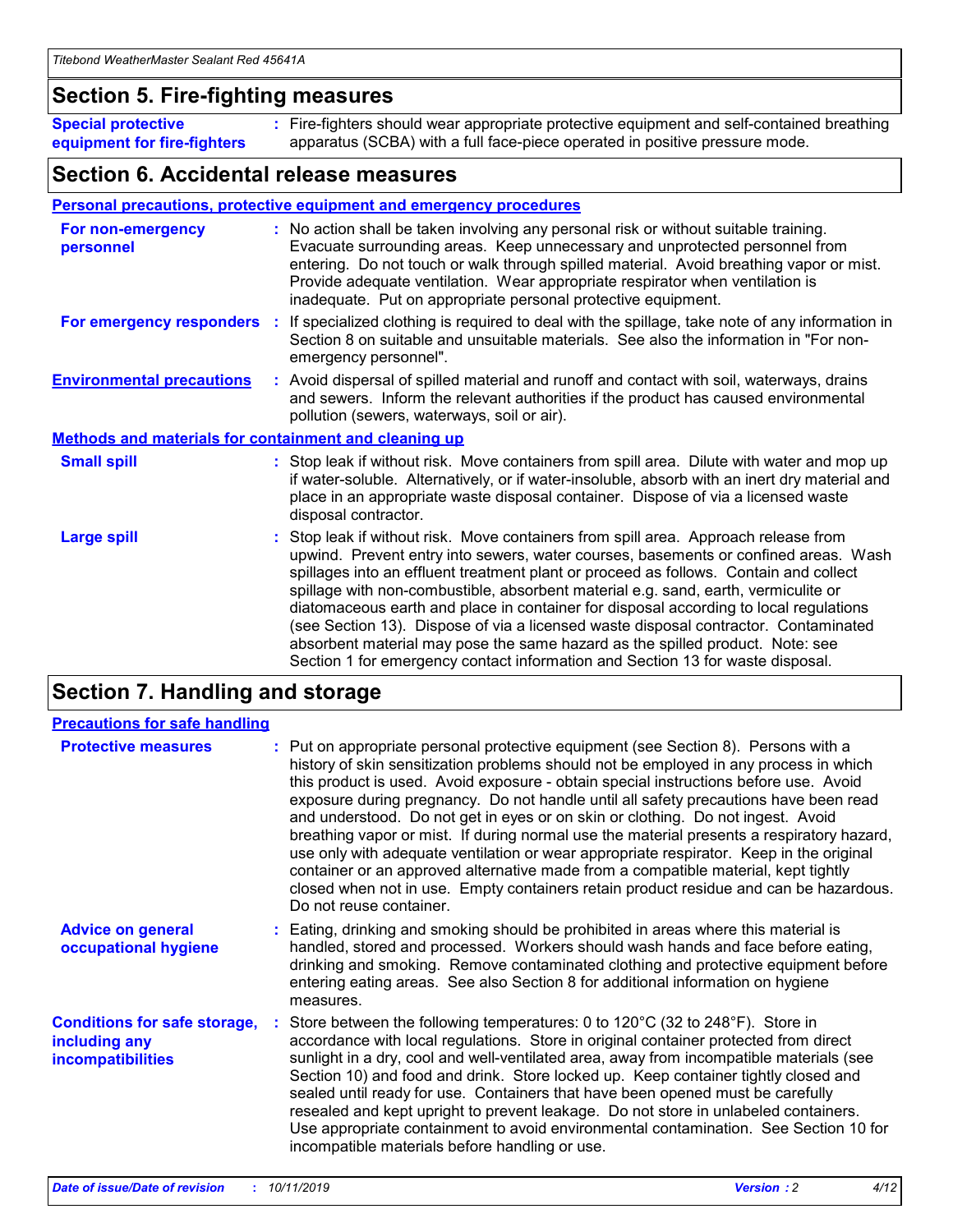## **Section 8. Exposure controls/personal protection**

#### **Control parameters**

#### **Occupational exposure limits**

| <b>Ingredient name</b>                               |    |                        | <b>Exposure limits</b>                                                                                                                                                                                                                                                                                                                                                                                                                                                                                                                                                                                                 |
|------------------------------------------------------|----|------------------------|------------------------------------------------------------------------------------------------------------------------------------------------------------------------------------------------------------------------------------------------------------------------------------------------------------------------------------------------------------------------------------------------------------------------------------------------------------------------------------------------------------------------------------------------------------------------------------------------------------------------|
| 3-aminopropyltriethoxysilane<br>Dibutyltin dilaurate |    |                        | None.<br>ACGIH TLV (United States, 3/2019). Absorbed through skin.<br>Notes: as Sn<br>TWA: 0.1 mg/m <sup>3</sup> , (as Sn) 8 hours.<br>STEL: 0.2 mg/m <sup>3</sup> , (as Sn) 15 minutes.<br>NIOSH REL (United States, 10/2016). Absorbed through skin.<br>Notes: as Sn<br>TWA: 0.1 mg/m <sup>3</sup> , (as Sn) 10 hours.<br>OSHA PEL (United States, 5/2018). Notes: as Sn<br>TWA: $0.1 \text{ mg/m}^3$ , (as Sn) 8 hours.<br>OSHA PEL 1989 (United States, 3/1989). Absorbed through skin.<br>Notes: measured as Sn<br>TWA: 0.1 mg/m <sup>3</sup> , (measured as Sn) 8 hours. Form: Organic                           |
| <b>Appropriate engineering</b><br>controls           |    |                        | : If user operations generate dust, fumes, gas, vapor or mist, use process enclosures,<br>local exhaust ventilation or other engineering controls to keep worker exposure to<br>airborne contaminants below any recommended or statutory limits.                                                                                                                                                                                                                                                                                                                                                                       |
| <b>Environmental exposure</b><br><b>controls</b>     |    |                        | Emissions from ventilation or work process equipment should be checked to ensure<br>they comply with the requirements of environmental protection legislation. In some<br>cases, fume scrubbers, filters or engineering modifications to the process equipment<br>will be necessary to reduce emissions to acceptable levels.                                                                                                                                                                                                                                                                                          |
| <b>Individual protection measures</b>                |    |                        |                                                                                                                                                                                                                                                                                                                                                                                                                                                                                                                                                                                                                        |
| <b>Hygiene measures</b>                              |    |                        | : Wash hands, forearms and face thoroughly after handling chemical products, before<br>eating, smoking and using the lavatory and at the end of the working period.<br>Appropriate techniques should be used to remove potentially contaminated clothing.<br>Contaminated work clothing should not be allowed out of the workplace. Wash<br>contaminated clothing before reusing. Ensure that eyewash stations and safety<br>showers are close to the workstation location.                                                                                                                                            |
| <b>Eye/face protection</b>                           |    |                        | : Safety eyewear complying with an approved standard should be used when a risk<br>assessment indicates this is necessary to avoid exposure to liquid splashes, mists,<br>gases or dusts. If contact is possible, the following protection should be worn, unless<br>the assessment indicates a higher degree of protection: chemical splash goggles.                                                                                                                                                                                                                                                                  |
| <b>Skin protection</b>                               |    |                        |                                                                                                                                                                                                                                                                                                                                                                                                                                                                                                                                                                                                                        |
| <b>Hand protection</b>                               |    |                        | : Chemical-resistant, impervious gloves complying with an approved standard should be<br>worn at all times when handling chemical products if a risk assessment indicates this is<br>necessary. Considering the parameters specified by the glove manufacturer, check<br>during use that the gloves are still retaining their protective properties. It should be<br>noted that the time to breakthrough for any glove material may be different for different<br>glove manufacturers. In the case of mixtures, consisting of several substances, the<br>protection time of the gloves cannot be accurately estimated. |
| <b>Body protection</b>                               |    | handling this product. | Personal protective equipment for the body should be selected based on the task being<br>performed and the risks involved and should be approved by a specialist before                                                                                                                                                                                                                                                                                                                                                                                                                                                |
| <b>Other skin protection</b>                         |    |                        | : Appropriate footwear and any additional skin protection measures should be selected<br>based on the task being performed and the risks involved and should be approved by a<br>specialist before handling this product.                                                                                                                                                                                                                                                                                                                                                                                              |
| <b>Respiratory protection</b>                        | ÷. | aspects of use.        | Based on the hazard and potential for exposure, select a respirator that meets the<br>appropriate standard or certification. Respirators must be used according to a<br>respiratory protection program to ensure proper fitting, training, and other important                                                                                                                                                                                                                                                                                                                                                         |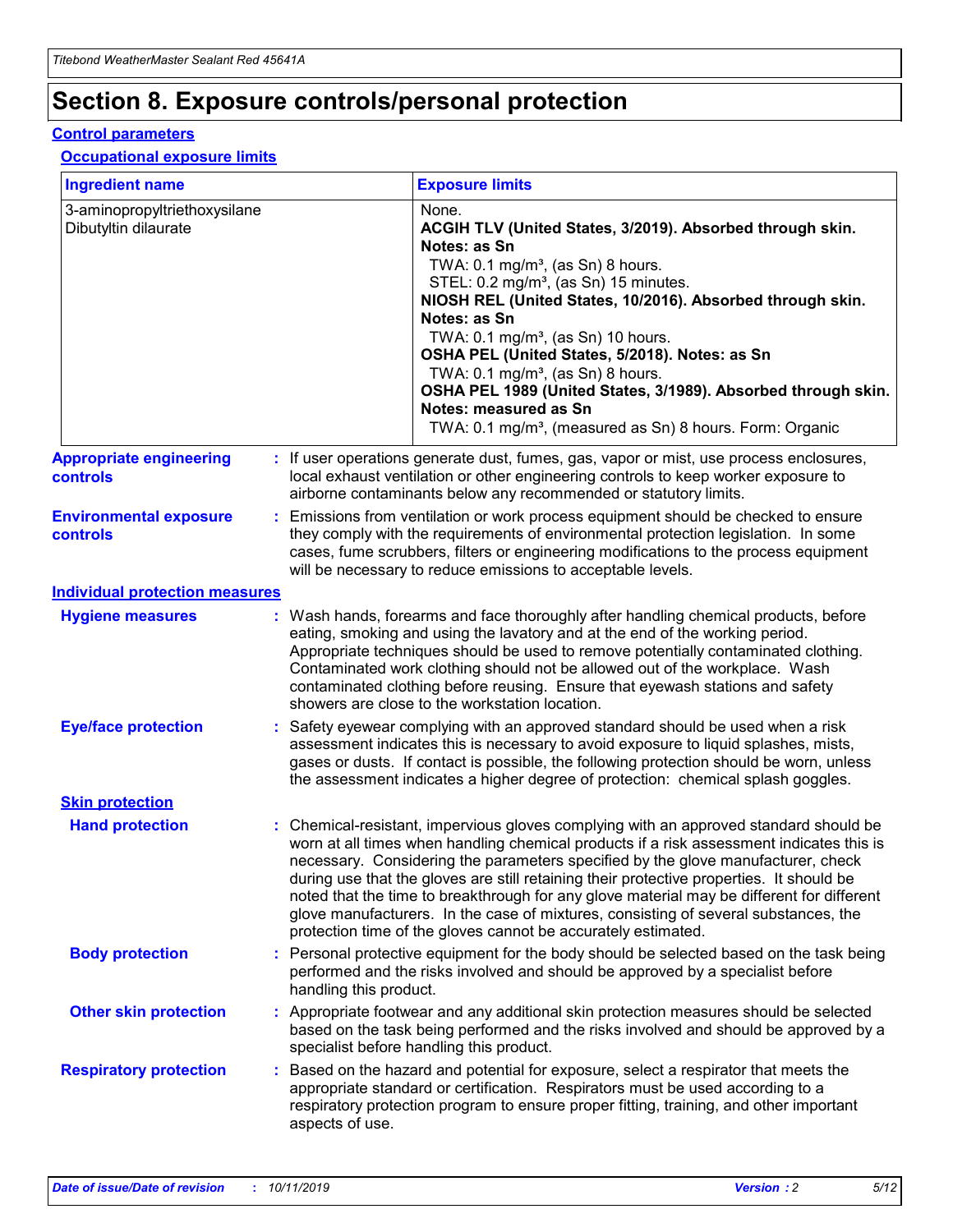### **Section 9. Physical and chemical properties**

#### **Appearance**

| <b>Physical state</b>                             | : Liquid. [Paste.]                                              |
|---------------------------------------------------|-----------------------------------------------------------------|
| Color                                             | $:$ Red.                                                        |
| Odor                                              | : None [Slight]                                                 |
| <b>Odor threshold</b>                             | : Not available.                                                |
| рH                                                | : Not applicable.                                               |
| <b>Melting point</b>                              | : Not available.                                                |
| <b>Boiling point</b>                              | : >100°C (>212°F)                                               |
| <b>Flash point</b>                                | : Closed cup: $>200^{\circ}$ C ( $>392^{\circ}$ F) [Setaflash.] |
| <b>Evaporation rate</b>                           | $:$ <1 (butyl acetate = 1)                                      |
| <b>Flammability (solid, gas)</b>                  | : Not available.                                                |
| Lower and upper explosive<br>(flammable) limits   | : Not available.                                                |
| <b>VOC (less water, less</b><br>exempt solvents)  | : 0 g/l                                                         |
| <b>Volatility</b>                                 | $: 0\%$ (w/w)                                                   |
| <b>Vapor density</b>                              | : Not available.                                                |
| <b>Relative density</b>                           | : 1.4329                                                        |
| <b>Solubility</b>                                 | Insoluble in the following materials: cold water and hot water. |
| <b>Solubility in water</b>                        | : Not available.                                                |
| <b>Partition coefficient: n-</b><br>octanol/water | $:$ Not available.                                              |
| <b>Auto-ignition temperature</b>                  | : Not available.                                                |
| <b>Decomposition temperature</b>                  | : Not available.                                                |
|                                                   |                                                                 |

### **Section 10. Stability and reactivity**

| <b>Reactivity</b>                            | : No specific test data related to reactivity available for this product or its ingredients.            |
|----------------------------------------------|---------------------------------------------------------------------------------------------------------|
| <b>Chemical stability</b>                    | : The product is stable.                                                                                |
| <b>Possibility of hazardous</b><br>reactions | : Under normal conditions of storage and use, hazardous reactions will not occur.                       |
| <b>Conditions to avoid</b>                   | : No specific data.                                                                                     |
| <b>Incompatible materials</b>                | : No specific data.                                                                                     |
| <b>Hazardous decomposition</b><br>products   | Under normal conditions of storage and use, hazardous decomposition products should<br>not be produced. |

### **Section 11. Toxicological information**

#### **Information on toxicological effects**

#### **Acute toxicity**

| <b>Product/ingredient name</b> | <b>Result</b>           | <b>Species</b> | <b>Dose</b>                | <b>Exposure</b> |
|--------------------------------|-------------------------|----------------|----------------------------|-----------------|
| 3-aminopropyltriethoxysilane   | <b>ILD50 Dermal</b>     | Rabbit         | 4.29 g/kg                  |                 |
| Dibutyltin dilaurate           | ILD50 Oral<br>LD50 Oral | Rat<br>Rat     | $1.57$ g/kg<br>175 $mg/kg$ |                 |
|                                |                         |                |                            |                 |

**Irritation/Corrosion**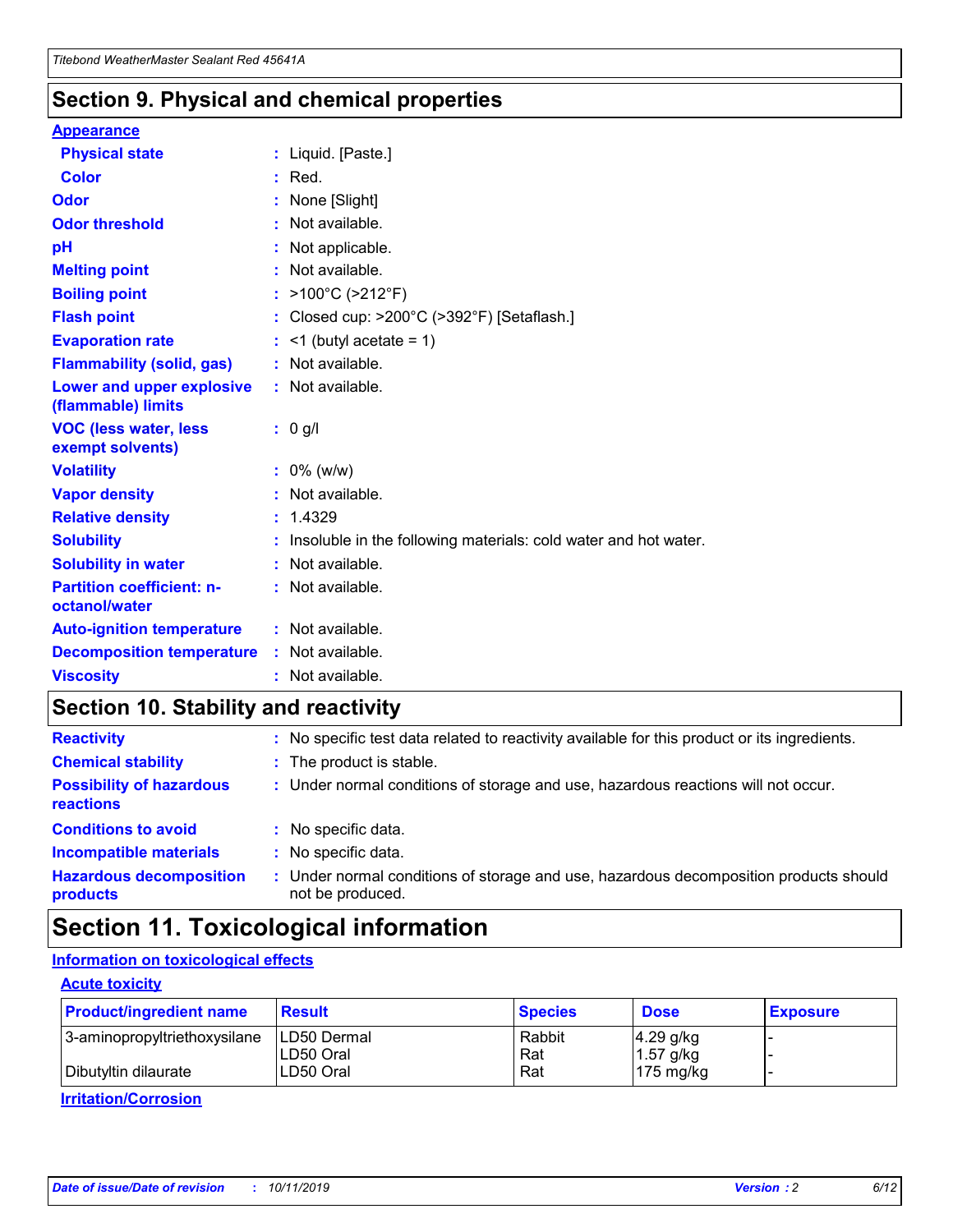## **Section 11. Toxicological information**

| <b>Product/ingredient name</b> | <b>Result</b>            | <b>Species</b> | <b>Score</b> | <b>Exposure</b>           | <b>Observation</b> |
|--------------------------------|--------------------------|----------------|--------------|---------------------------|--------------------|
| 3-aminopropyltriethoxysilane   | Eyes - Mild irritant     | Rabbit         |              | $100$ mg                  |                    |
|                                | Eyes - Severe irritant   | Rabbit         |              | 24 hours 750              |                    |
|                                |                          |                |              | ug                        |                    |
|                                | Skin - Severe irritant   | Rabbit         |              | 24 hours 5                | -                  |
| Dibutyltin dilaurate           | Eyes - Moderate irritant | Rabbit         |              | mq<br><b>24 hours 100</b> |                    |
|                                |                          |                |              | mg                        |                    |
|                                | Skin - Severe irritant   | Rabbit         |              | 500 mg                    |                    |

#### **Sensitization**

Not available.

#### **Mutagenicity**

Not available.

#### **Carcinogenicity**

Not available.

#### **Reproductive toxicity**

Not available.

#### **Teratogenicity**

Not available.

#### **Specific target organ toxicity (single exposure)**

Not available.

#### **Specific target organ toxicity (repeated exposure)**

| <b>Name</b>                                                                  |                                                                                                                             | <b>Category</b> | <b>Route of</b><br>exposure  | <b>Target organs</b> |
|------------------------------------------------------------------------------|-----------------------------------------------------------------------------------------------------------------------------|-----------------|------------------------------|----------------------|
| Dibutyltin dilaurate                                                         |                                                                                                                             | Category 1      | $\qquad \qquad \blacksquare$ | respiratory system   |
| <b>Aspiration hazard</b><br>Not available.                                   |                                                                                                                             |                 |                              |                      |
| <b>Information on the likely</b><br>routes of exposure                       | : Not available.                                                                                                            |                 |                              |                      |
| <b>Potential acute health effects</b>                                        |                                                                                                                             |                 |                              |                      |
| <b>Eye contact</b>                                                           | : May cause eye irritation.                                                                                                 |                 |                              |                      |
| <b>Inhalation</b>                                                            | : No known significant effects or critical hazards.                                                                         |                 |                              |                      |
| <b>Skin contact</b>                                                          | : May cause skin irritation.                                                                                                |                 |                              |                      |
| <b>Ingestion</b>                                                             | : No known significant effects or critical hazards.                                                                         |                 |                              |                      |
| Symptoms related to the physical, chemical and toxicological characteristics |                                                                                                                             |                 |                              |                      |
| <b>Eye contact</b>                                                           | : Adverse symptoms may include the following:<br>irritation<br>watering<br>redness                                          |                 |                              |                      |
| <b>Inhalation</b>                                                            | : Adverse symptoms may include the following:<br>reduced fetal weight<br>increase in fetal deaths<br>skeletal malformations |                 |                              |                      |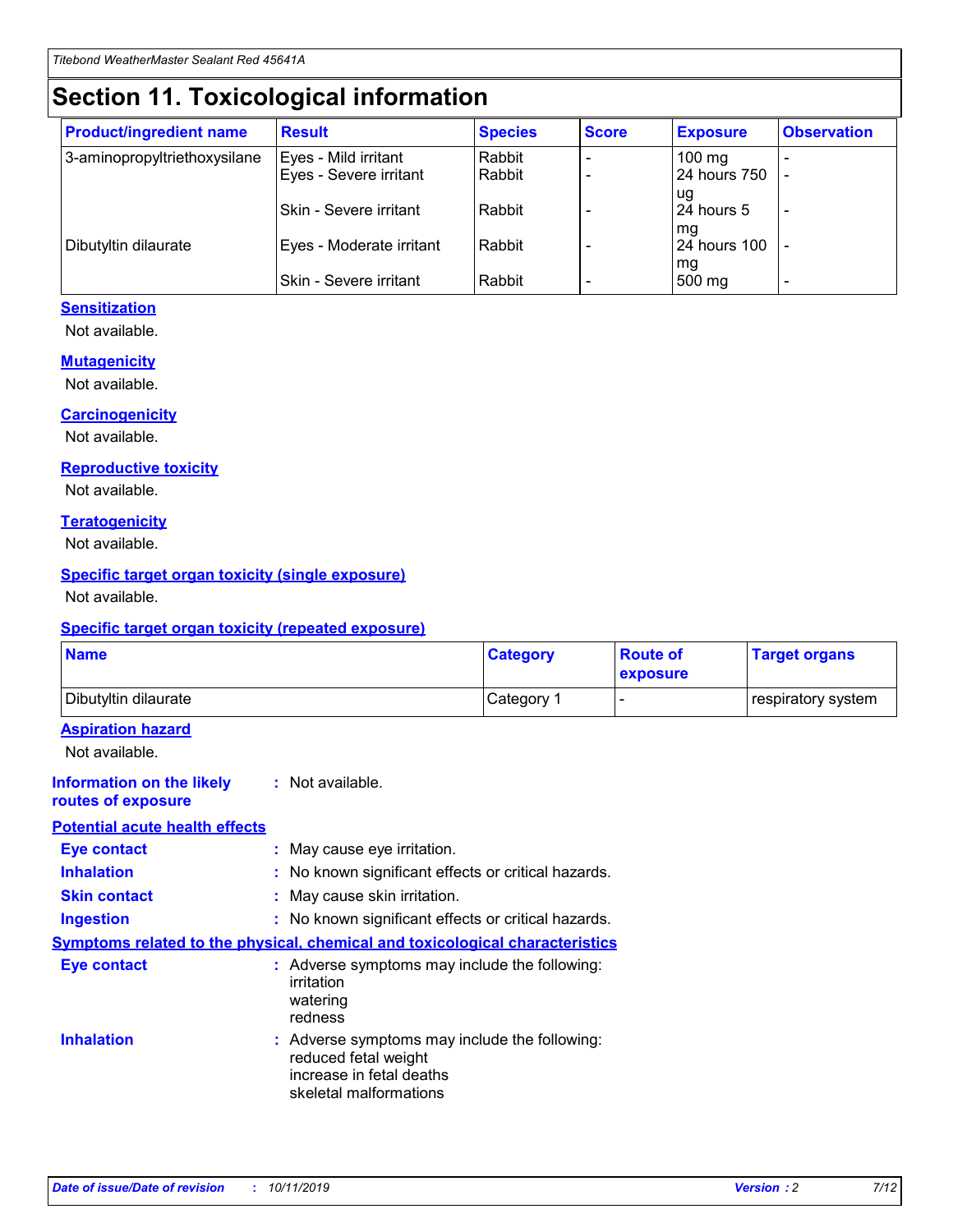## **Section 11. Toxicological information**

| <b>Skin contact</b>                     |                                                                                                          |
|-----------------------------------------|----------------------------------------------------------------------------------------------------------|
|                                         | : Adverse symptoms may include the following:<br>irritation                                              |
|                                         | redness                                                                                                  |
|                                         | reduced fetal weight                                                                                     |
|                                         | increase in fetal deaths                                                                                 |
|                                         | skeletal malformations                                                                                   |
| <b>Ingestion</b>                        | : Adverse symptoms may include the following:                                                            |
|                                         | reduced fetal weight                                                                                     |
|                                         | increase in fetal deaths                                                                                 |
|                                         | skeletal malformations                                                                                   |
|                                         | Delayed and immediate effects and also chronic effects from short and long term exposure                 |
| <b>Short term exposure</b>              |                                                                                                          |
| <b>Potential immediate</b>              | : Not available.                                                                                         |
| effects                                 |                                                                                                          |
| <b>Potential delayed effects</b>        | : Not available.                                                                                         |
| <b>Long term exposure</b>               |                                                                                                          |
| <b>Potential immediate</b>              | : Not available.                                                                                         |
| effects                                 |                                                                                                          |
| <b>Potential delayed effects</b>        | : Not available.                                                                                         |
| <b>Potential chronic health effects</b> |                                                                                                          |
| Not available.                          |                                                                                                          |
| <b>General</b>                          | : Once sensitized, a severe allergic reaction may occur when subsequently exposed to<br>very low levels. |
| <b>Carcinogenicity</b>                  | : No known significant effects or critical hazards.                                                      |
| <b>Mutagenicity</b>                     | No known significant effects or critical hazards.                                                        |
| <b>Teratogenicity</b>                   | May damage the unborn child.                                                                             |
| <b>Developmental effects</b>            | No known significant effects or critical hazards.                                                        |
| <b>Fertility effects</b>                | : May damage fertility.                                                                                  |
| <b>Numerical measures of toxicity</b>   |                                                                                                          |
| <b>Acute toxicity estimates</b>         |                                                                                                          |
|                                         |                                                                                                          |

Not available.

## **Section 12. Ecological information**

#### **Toxicity**

| <b>Product/ingredient name</b> | <b>Result</b>                     | <b>Species</b>                       | <b>Exposure</b> |
|--------------------------------|-----------------------------------|--------------------------------------|-----------------|
| Dibutyltin dilaurate           | Chronic EC10 > 2 mg/l Fresh water | Algae - Scenedesmus<br>I subspicatus | l 96 hours i    |

#### **Persistence and degradability**

| <b>Product/ingredient name</b> | <b>Test</b>                                                                    | <b>Result</b>  |                   | <b>Dose</b> | <b>Inoculum</b>         |
|--------------------------------|--------------------------------------------------------------------------------|----------------|-------------------|-------------|-------------------------|
| Dibutyltin dilaurate           | OECD 301F<br>Ready<br>Biodegradability -<br>Manometric<br>Respirometry<br>Test | 23 % - 28 days |                   |             |                         |
| <b>Product/ingredient name</b> | <b>Aquatic half-life</b>                                                       |                | <b>Photolysis</b> |             | <b>Biodegradability</b> |
| Dibutyltin dilaurate           |                                                                                |                |                   |             | Inherent                |

### **Bioaccumulative potential**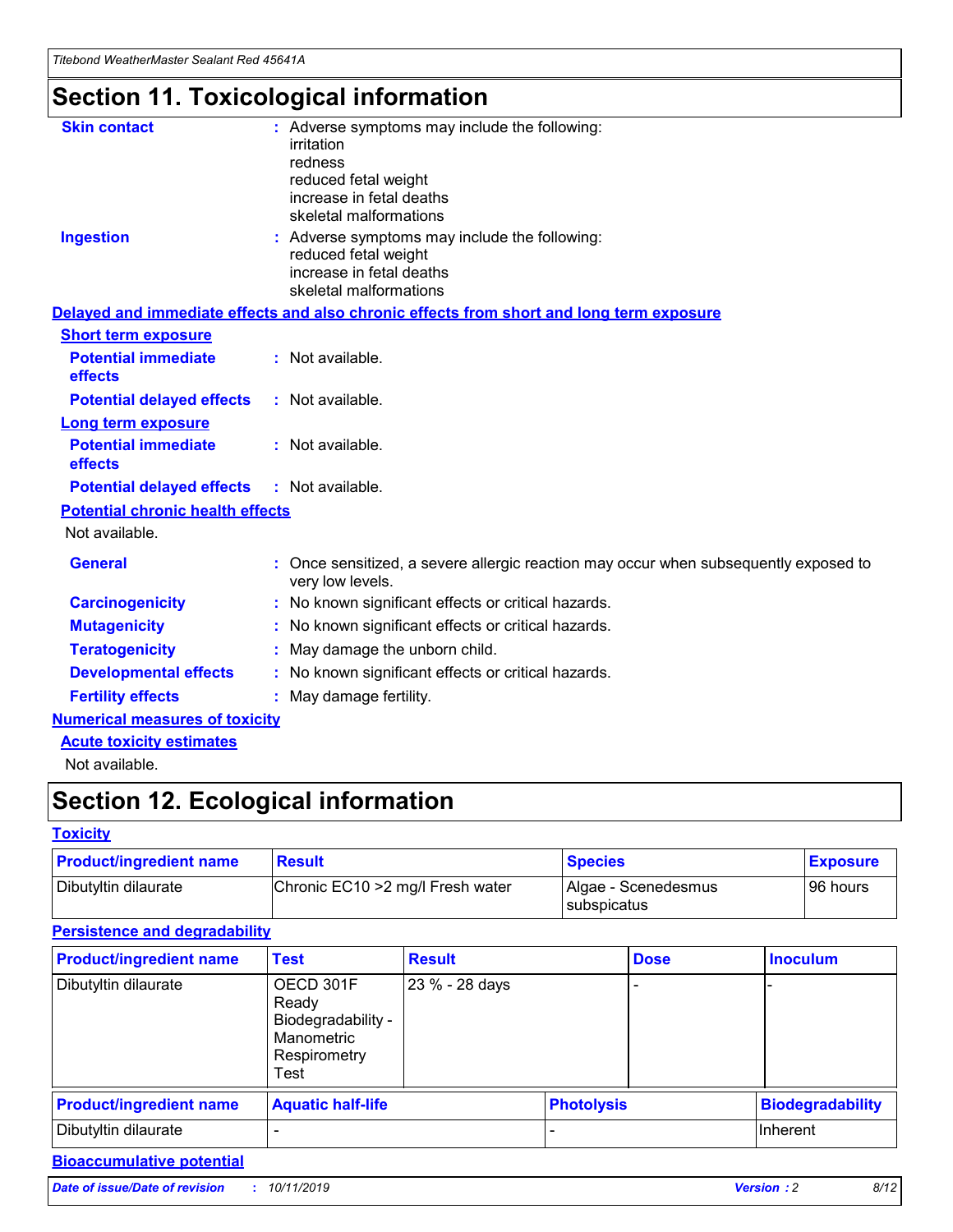## **Section 12. Ecological information**

| <b>Product/ingredient name</b> | $LoaPow$ | <b>BCF</b> | <b>Potential</b> |
|--------------------------------|----------|------------|------------------|
| 3-aminopropyltriethoxysilane   | 1.7      | 3.4        | low              |
| Dibutyltin dilaurate           | 4.44     | 2.91       | low              |

#### **Mobility in soil**

| <b>Soil/water partition</b><br>coefficient (K <sub>oc</sub> ) | : Not available.                                    |
|---------------------------------------------------------------|-----------------------------------------------------|
| <b>Other adverse effects</b>                                  | : No known significant effects or critical hazards. |

### **Section 13. Disposal considerations**

**Disposal methods :**

The generation of waste should be avoided or minimized wherever possible. Disposal of this product, solutions and any by-products should at all times comply with the requirements of environmental protection and waste disposal legislation and any regional local authority requirements. Dispose of surplus and non-recyclable products via a licensed waste disposal contractor. Waste should not be disposed of untreated to the sewer unless fully compliant with the requirements of all authorities with jurisdiction. Waste packaging should be recycled. Incineration or landfill should only be considered when recycling is not feasible. This material and its container must be disposed of in a safe way. Care should be taken when handling emptied containers that have not been cleaned or rinsed out. Empty containers or liners may retain some product residues. Avoid dispersal of spilled material and runoff and contact with soil, waterways, drains and sewers.

## **Section 14. Transport information**

|                                      | <b>DOT</b><br><b>Classification</b> | <b>TDG</b><br><b>Classification</b> | <b>Mexico</b><br><b>Classification</b> | <b>ADR/RID</b>           | <b>IMDG</b>              | <b>IATA</b>              |
|--------------------------------------|-------------------------------------|-------------------------------------|----------------------------------------|--------------------------|--------------------------|--------------------------|
| <b>UN number</b>                     | Not regulated.                      | Not regulated.                      | Not regulated.                         | Not regulated.           | Not regulated.           | Not regulated.           |
| <b>UN proper</b><br>shipping name    | $\qquad \qquad \blacksquare$        |                                     |                                        |                          |                          |                          |
| <b>Transport</b><br>hazard class(es) | $\blacksquare$                      | $\blacksquare$                      | $\blacksquare$                         | $\overline{\phantom{a}}$ | $\blacksquare$           | $\blacksquare$           |
| <b>Packing group</b>                 | $\overline{\phantom{a}}$            | $\overline{\phantom{0}}$            | $\qquad \qquad \blacksquare$           | -                        | $\overline{\phantom{0}}$ | $\overline{\phantom{a}}$ |
| <b>Environmental</b><br>hazards      | No.                                 | No.                                 | No.                                    | No.                      | No.                      | No.                      |

## **Section 15. Regulatory information**

#### **U.S. Federal regulations**

#### **SARA 302/304**

#### **Composition/information on ingredients**

No products were found.

**SARA 304 RQ :** Not applicable.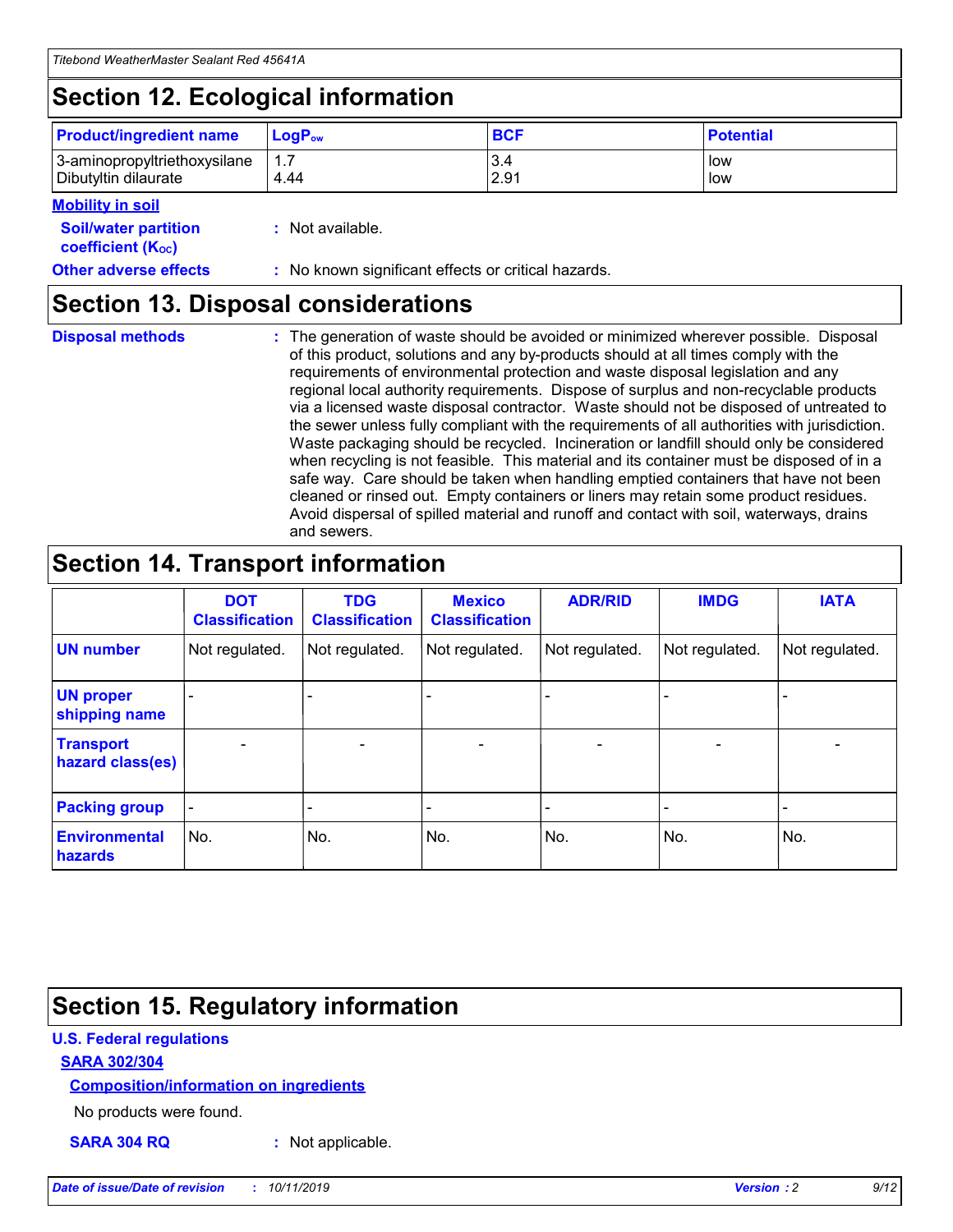## **Section 15. Regulatory information**

#### **SARA 311/312**

**Classification :** EYE IRRITATION - Category 2B SKIN SENSITIZATION - Category 1 TOXIC TO REPRODUCTION (Fertility) - Category 1B TOXIC TO REPRODUCTION (Unborn child) - Category 1B

#### **Composition/information on ingredients**

| <b>Name</b>                  | $\frac{9}{6}$ | <b>Classification</b>                                                                                            |
|------------------------------|---------------|------------------------------------------------------------------------------------------------------------------|
| 3-aminopropyltriethoxysilane | $\leq$ 3      | <b>FLAMMABLE LIQUIDS - Category 4</b><br><b>ACUTE TOXICITY (oral) - Category 4</b>                               |
|                              |               | SKIN IRRITATION - Category 2<br>EYE IRRITATION - Category 2A                                                     |
| Dibutyltin dilaurate         | ≤0.3          | ACUTE TOXICITY (oral) - Category 3<br>SKIN CORROSION - Category 1C                                               |
|                              |               | SERIOUS EYE DAMAGE - Category 1<br>SKIN SENSITIZATION - Category 1<br><b>GERM CELL MUTAGENICITY - Category 2</b> |
|                              |               | TOXIC TO REPRODUCTION (Fertility) - Category 1B<br>TOXIC TO REPRODUCTION (Unborn child) - Category 1B            |
|                              |               | SPECIFIC TARGET ORGAN TOXICITY (REPEATED<br>EXPOSURE) (respiratory system) - Category 1                          |

#### **State regulations**

| <b>Massachusetts</b> | : None of the components are listed. |
|----------------------|--------------------------------------|
| <b>New York</b>      | : None of the components are listed. |
| <b>New Jersey</b>    | : None of the components are listed. |
| <b>Pennsylvania</b>  | : None of the components are listed. |

#### **California Prop. 65**

**A** WARNING: This product can expose you to methanol, which is known to the State of California to cause birth defects or other reproductive harm. For more information go to www.P65Warnings.ca.gov.

| <b>Ingredient name</b> | No significant risk Maximum<br>level | acceptable dosage<br>level |
|------------------------|--------------------------------------|----------------------------|
| methanol               |                                      | Yes.                       |

#### **International regulations**

**Chemical Weapon Convention List Schedules I, II & III Chemicals** Not listed.

#### **Montreal Protocol**

Not listed.

**Stockholm Convention on Persistent Organic Pollutants**

Not listed.

### **UNECE Aarhus Protocol on POPs and Heavy Metals**

Not listed.

#### **Inventory list**

### **China :** All components are listed or exempted.

**United States TSCA 8(b) inventory :** All components are active or exempted.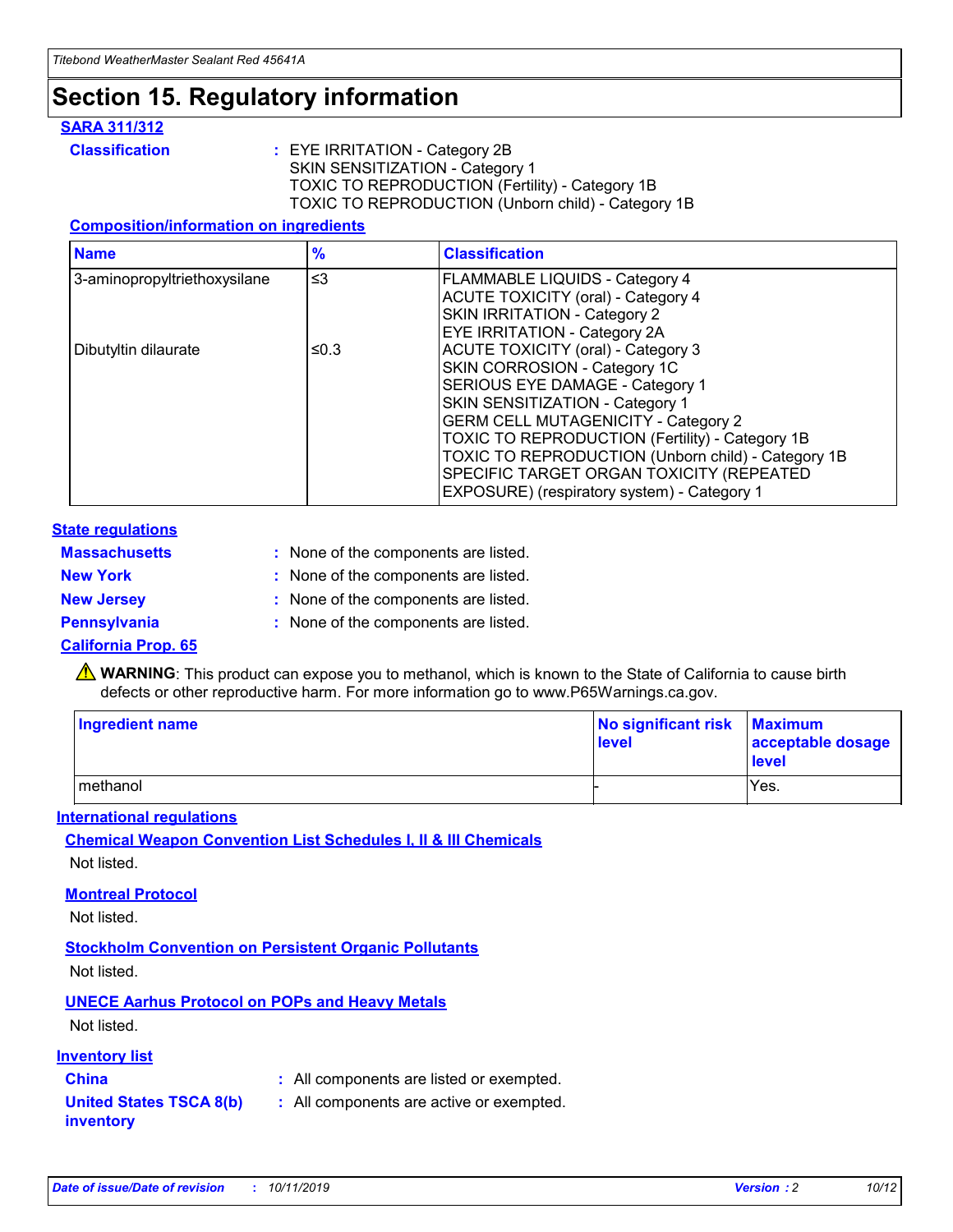## **Section 16. Other information**

**Hazardous Material Information System (U.S.A.)**



**Caution: HMIS® ratings are based on a 0-4 rating scale, with 0 representing minimal hazards or risks, and 4 representing significant hazards or risks. Although HMIS® ratings and the associated label are not required on SDSs or products leaving a facility under 29 CFR 1910.1200, the preparer may choose to provide them. HMIS® ratings are to be used with a fully implemented HMIS® program. HMIS® is a registered trademark and service mark of the American Coatings Association, Inc.**

**The customer is responsible for determining the PPE code for this material. For more information on HMIS® Personal Protective Equipment (PPE) codes, consult the HMIS® Implementation Manual.**

#### **National Fire Protection Association (U.S.A.)**



**Reprinted with permission from NFPA 704-2001, Identification of the Hazards of Materials for Emergency Response Copyright ©1997, National Fire Protection Association, Quincy, MA 02269. This reprinted material is not the complete and official position of the National Fire Protection Association, on the referenced subject which is represented only by the standard in its entirety.**

**Copyright ©2001, National Fire Protection Association, Quincy, MA 02269. This warning system is intended to be interpreted and applied only by properly trained individuals to identify fire, health and reactivity hazards of chemicals. The user is referred to certain limited number of chemicals with recommended classifications in NFPA 49 and NFPA 325, which would be used as a guideline only. Whether the chemicals are classified by NFPA or not, anyone using the 704 systems to classify chemicals does so at their own risk.**

#### **Procedure used to derive the classification**

| <b>Classification</b>                                                                                                                                                                  |                                                                                                                                                                                                                                                                   | <b>Justification</b>                                                                                                                                                                                                                                                                                       |  |
|----------------------------------------------------------------------------------------------------------------------------------------------------------------------------------------|-------------------------------------------------------------------------------------------------------------------------------------------------------------------------------------------------------------------------------------------------------------------|------------------------------------------------------------------------------------------------------------------------------------------------------------------------------------------------------------------------------------------------------------------------------------------------------------|--|
| <b>EYE IRRITATION - Category 2B</b><br>SKIN SENSITIZATION - Category 1<br><b>TOXIC TO REPRODUCTION (Fertility) - Category 1B</b><br>TOXIC TO REPRODUCTION (Unborn child) - Category 1B |                                                                                                                                                                                                                                                                   | Expert judgment<br>Expert judgment<br>Expert judgment<br>Expert judgment                                                                                                                                                                                                                                   |  |
| <b>History</b>                                                                                                                                                                         |                                                                                                                                                                                                                                                                   |                                                                                                                                                                                                                                                                                                            |  |
| <b>Date of printing</b>                                                                                                                                                                | : 4/22/2022                                                                                                                                                                                                                                                       |                                                                                                                                                                                                                                                                                                            |  |
| Date of issue/Date of<br>revision                                                                                                                                                      | : 10/11/2019                                                                                                                                                                                                                                                      |                                                                                                                                                                                                                                                                                                            |  |
| Date of previous issue                                                                                                                                                                 | : 10/16/2020                                                                                                                                                                                                                                                      |                                                                                                                                                                                                                                                                                                            |  |
| <b>Version</b>                                                                                                                                                                         | $\therefore$ 2                                                                                                                                                                                                                                                    |                                                                                                                                                                                                                                                                                                            |  |
| <b>Key to abbreviations</b>                                                                                                                                                            | $\therefore$ ATE = Acute Toxicity Estimate<br><b>BCF</b> = Bioconcentration Factor<br>IATA = International Air Transport Association<br><b>IBC</b> = Intermediate Bulk Container<br><b>IMDG = International Maritime Dangerous Goods</b><br>$UN = United Nations$ | GHS = Globally Harmonized System of Classification and Labelling of Chemicals<br>LogPow = logarithm of the octanol/water partition coefficient<br>MARPOL = International Convention for the Prevention of Pollution From Ships, 1973<br>as modified by the Protocol of 1978. ("Marpol" = marine pollution) |  |